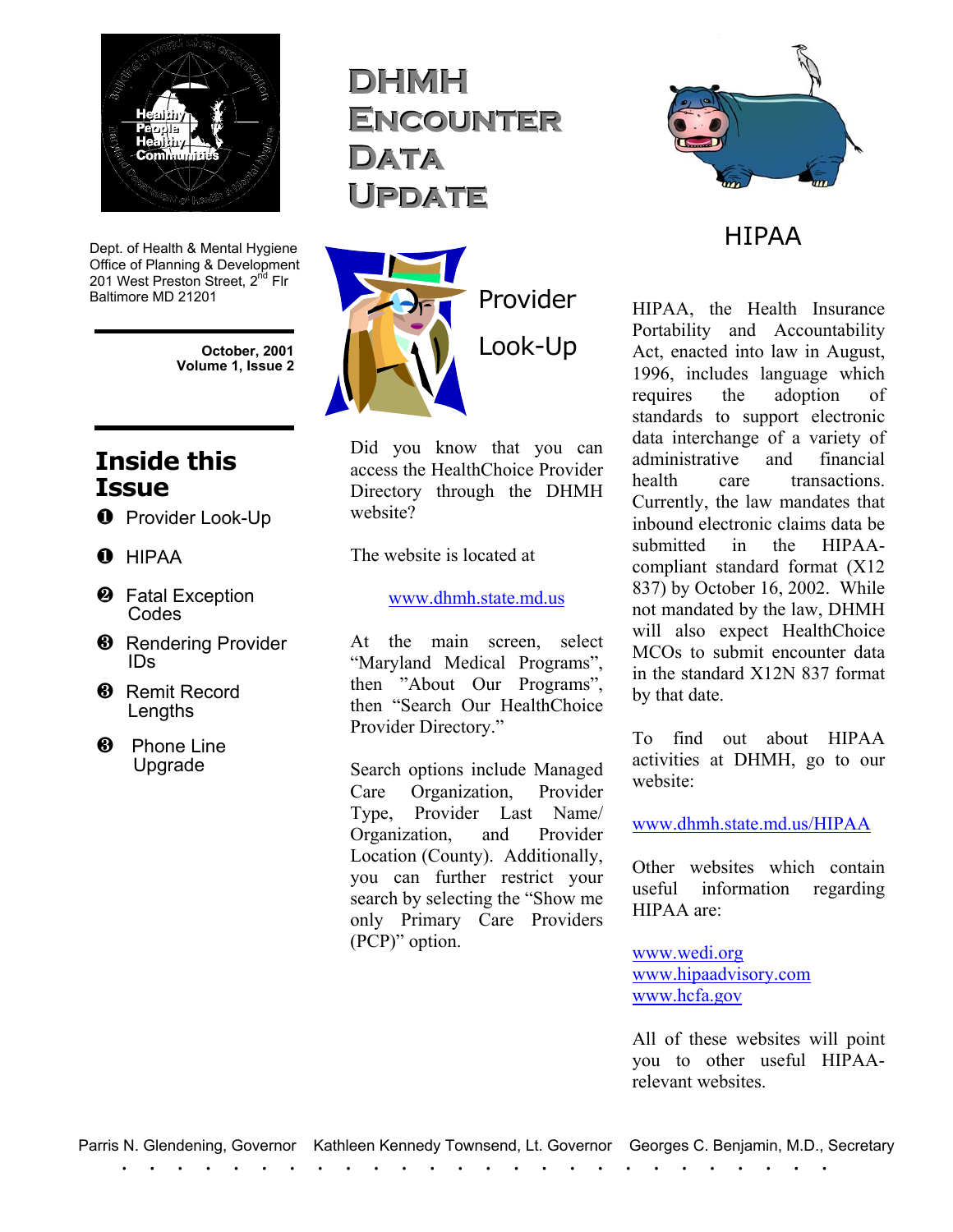

#### **DHMH MMISII FATAL EXCEPTION CODES FOR ENCOUNTER DATA AS OF 2/8/02**



| EXCP.       | AS OF 278702<br><b>Description</b>                   | <b>UB92</b>               | <b>HCFA</b>             | <b>DENTAL</b>             | <b>RX</b>               |
|-------------|------------------------------------------------------|---------------------------|-------------------------|---------------------------|-------------------------|
| <b>CODE</b> |                                                      |                           |                         |                           |                         |
| 101         | Exact duplicate                                      | X                         | $\mathsf{X}$            | X                         | X                       |
| 113         | Admit date after first DOS                           | $\pmb{\times}$            |                         |                           |                         |
| 119         | Tooth surface invalid for the reported procedure     |                           |                         | X                         |                         |
| 124         | First DOS not structured properly                    | $\pmb{\times}$            | X                       | X                         | X                       |
| 126         | Last DOS prior to first DOS                          | $\pmb{\times}$            | X                       | X                         | X.                      |
| 129         | Recipient number not 11 numeric digits               | $\pmb{\times}$            | $\overline{\mathsf{x}}$ | $\boldsymbol{\mathsf{X}}$ | X.                      |
| 138         | UB-92 type of bill invalid                           | $\boldsymbol{\mathsf{X}}$ |                         |                           |                         |
| 144         | Last DOS after batch processing date                 | X                         | X                       | X                         | X                       |
| 148         | Missing revenue code                                 | X                         |                         |                           |                         |
| 153         | NDC (drug code) not valid structure                  |                           |                         |                           | X                       |
| 154         | Missing prescription number                          |                           |                         |                           | X                       |
| 155         | Missing prescription quantity                        |                           |                         |                           | $\overline{\mathsf{x}}$ |
| 167         | Admit date not structured properly                   | X                         |                         |                           |                         |
| 170         | Place of service missing or invalid                  | X                         | X                       | X                         | X                       |
| 182         | Patient status / discharge date conflict             | $\pmb{\times}$            |                         |                           |                         |
| 195         | Invalid mouth quadrant                               |                           |                         | X                         |                         |
| 196         | First surgery code is missing.                       | X                         |                         |                           |                         |
| 197         | First surgery procedure date invalid                 | $\overline{\mathsf{x}}$   |                         |                           |                         |
| 217         | Facility number not valid                            | X                         |                         |                           |                         |
| 249         | Units of service is zero                             | $\overline{\mathsf{x}}$   | X                       | X                         | X                       |
| 250         | Recipient not on eligibility file                    | $\pmb{\times}$            | X                       | X                         | X.                      |
| 259         | Procedure code requires a diagnosis code             | $\pmb{\times}$            | X                       | X                         |                         |
| 271         | Recipient not enrolled with the reporting MCO on DOS | $\pmb{\times}$            | $\overline{\mathsf{x}}$ | X                         | X                       |
| 300         | The reported MCO $#$ is not on the prov master file  | X                         | X                       | X                         | X.                      |
| 355         | Tooth number invalid for the reported procedure      |                           |                         | X                         |                         |
| 361         | Tooth number req'd for procedure is missing          |                           |                         | X                         |                         |
| 362         | Tooth surface req'd for procedure is missing         |                           |                         | X                         |                         |
| 430         | Procedure/revenue code not on file                   | X                         | X                       | $\pmb{\times}$            |                         |
| 450         | First diagnosis not on file                          | $\overline{\mathsf{X}}$   | $\overline{\mathsf{x}}$ | $\overline{\mathsf{X}}$   |                         |
| 460         | Second diagnosis not on file                         | $\overline{X}$            | $\overline{X}$          | $\overline{X}$            |                         |
| 470         | Third diagnosis not on file                          | X                         | X                       | X                         |                         |
| 480         | Fourth diagnosis not on file                         | X                         | X                       | X                         |                         |
| 531         | Rendering provider not 9 numeric digits              | $\overline{\mathsf{x}}$   | $\overline{\mathsf{x}}$ | X                         | X.                      |
| 533         | Prescribing provider number not 9 numeric digits     |                           |                         |                           | X.                      |
| 550         | First procedure code not on file                     | X                         | X.                      | X                         |                         |
| 560         | 2nd procedure code not on file                       | X                         |                         |                           |                         |
| 589         | From DOS prior to recipient DOB                      | $\pmb{\times}$            | X                       | X                         | X                       |
| 900         | Void/resubmission record without original ICN        | X                         | X.                      | X                         | X.                      |
| 901         | Original ICN not found on history                    | X                         | X                       | X                         | X.                      |
| 912         | Void/resubmit MCO # does not equal history           | X                         | X.                      | X                         | X.                      |
| 913         | Void/resubmit recipient # does not equal history     | X                         | X.                      | X                         | $\mathsf{X}$            |
| 924         | RX Enc data must be submitted through 1st Health     |                           |                         |                           | X.                      |
| 925         | Proc billed not valid for claim type                 |                           | X                       | X                         |                         |
| 951         | Provider number not valid                            | X                         | $\overline{X}$          | $\overline{\mathsf{x}}$   | $\mathsf{X}$            |